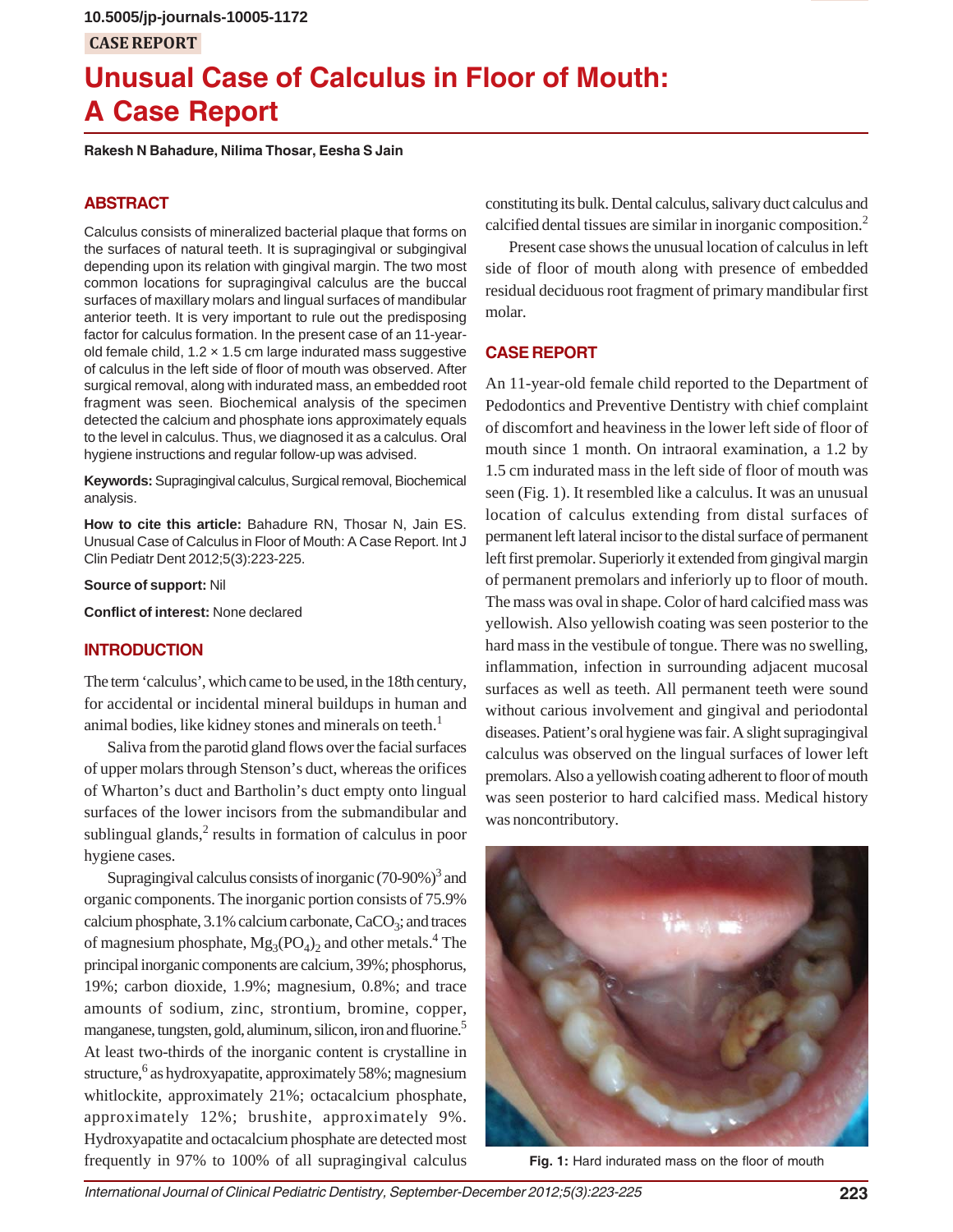Patient's blood sample was sent for routine blood investigation and to evaluate calcium and phosphate levels in serum. Under all aseptic precautions and local anesthesia, a hard calcified mass was surgically excised. Excised specimen showed presence of yellowish hard mass anterosuperiorly (Fig. 2) and embedded residual root fragment posteroinferiorly (Fig. 3). Floor of mouth appeared normal after excision of mass (Fig. 4). Specimen was sent for biochemical examination. Blood report showed serum calcium 11.02 mg% (normal range in females: 8.5-10.5 mg%), inorganic phosphate 3.72 mg% (normal range in females: 2.5 to 4.5 mg%). Biochemical report of specimen showed calcium 41.3%, inorganic phosphate 19.97% and calcium phosphate 77.02 %. Depending upon biochemical report and structure of hard calcified mass, diagnosis of calculus was considered. Patient was advised for regular recall visits and instructed for maintenance of oral hygiene.

#### **DISCUSSION**

Calculus is a dental plaque that undergoes mineralization. The soft plaque is hardened by precipitation of mineral salts between 1st and 14th days of plaque formation. Fifty percent mineralization occurs in 2 days and 60 to 90% in 12 days. Saliva is the source of mineralization for supragingival calculus.<sup>2</sup>

Two principal categories to explain mineralization of plaque are: $<sup>7</sup>$ </sup>

- 1. Mineral precipitation resulting from a local rise in degree of saturation of calcium and phosphate ions, by means of following mechanisms:
	- An increase in the pH of saliva causes precipitation of calcium phosphate salts by lowering the precipitation constant. The pH may be elevated by loss of carbon dioxide and the formation of ammonia by dental plaque bacteria or by protein degradation during stagnation.
	- Colloidal proteins in saliva bind calcium and phosphate ions and maintain a supersaturated solution with respect to calcium phosphate salts. With stagnation of saliva, colloids settle out, and the supersaturated state is no longer maintained, leading to precipitation of calcium phosphate salts.
	- Phosphatase liberated from dental plaque, desquamated epithelial cells, or bacteria precipitates calcium phosphate by hydrolyzing organic phosphates in saliva, thus increasing the concentration of free phosphate ions. Esterase is another enzyme that is present in the cocci and filamentous organisms, leukocytes, macrophages, desquamated epithelial cells of dental plaque. Esterase may initiate calcification by hydrolyzing fatty esters into free fatty acids. The fatty acids form soaps with calcium and magnesium that are later converted into the less soluble calcium phosphate salts.



**Fig. 2:** Anterosuperior view of mass



**Fig. 3:** Posteroinferior view of mass



**Fig. 4:** Floor of mouth after excision of mass

2. Seeding agents induce small foci of calcification that enlarge and coalesce to form a calcified mass. Seeding agents in calculus formation are not known. It is suspected that the intercellular matrix of plaque plays an active role.<sup>8</sup>